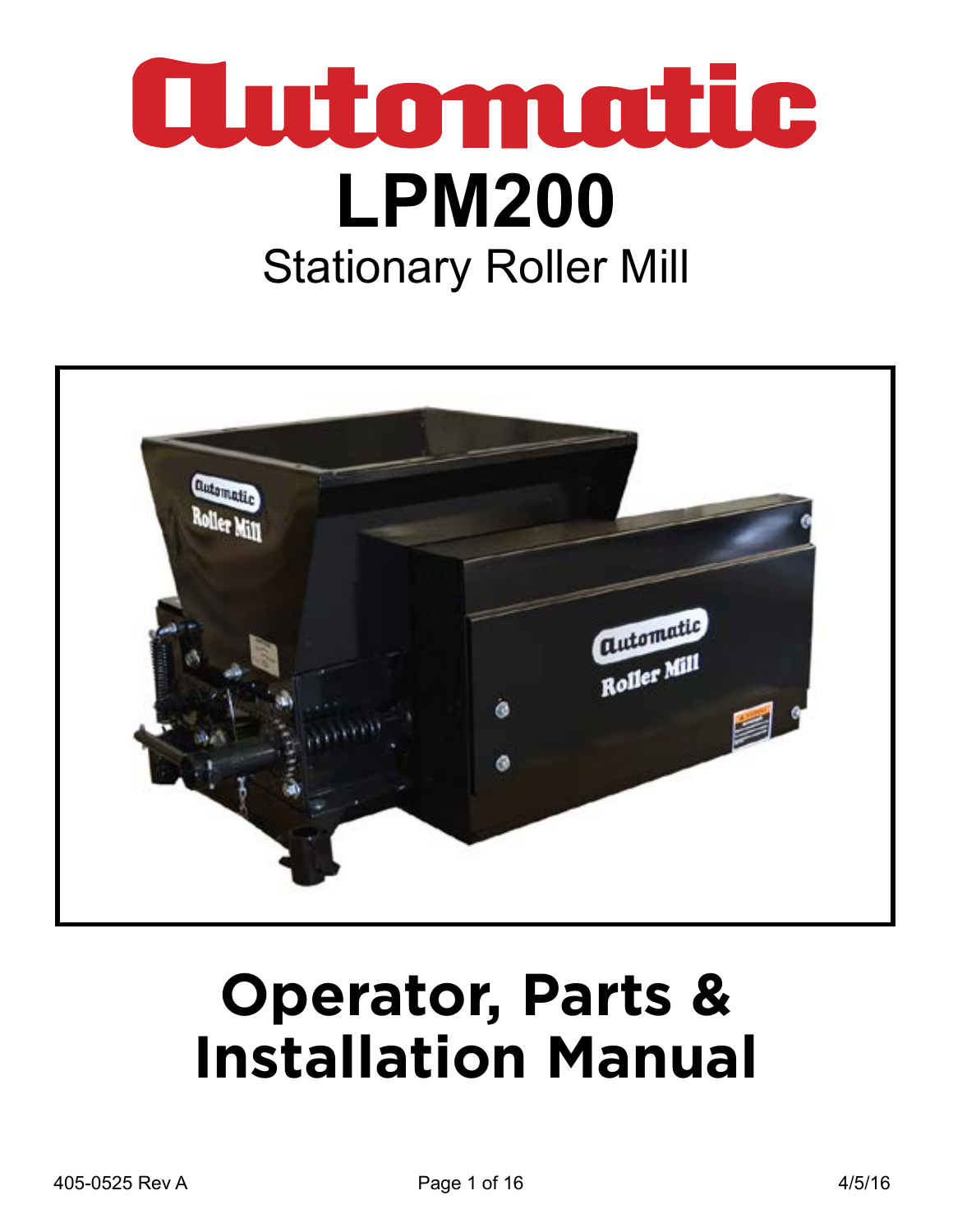#### **Introduction**

Congratulations! You are now the owner/operator of America's finest roller mill. Please take a few minutes to be sure that you understand the maintenance and operation of this roller mill. Read this operator's manual carefully: you'll get better results and have fewer problems.

After your roller mill has been in operation for a few hours, check for loose bolts, setscrews, belts, etc. All are tight when the roller mill leaves the factory; however, after a break-in period, some items may require additional tightening. Like any other machine, your Automatic roller mill requires proper care and intelligence in operation. Misuse and neglect will only cause unnecessary expense and dissatisfaction.

This manual is written as a guide for owners and operators of the Automatic LPM200 model roller mill. Read it carefully and follow the suggestions made. Keep this manual in a convenient place for quick, easy reference, and use it whenever questions arise.

Fill in the following information now for future reference and convenience. Always give this information to your dealer when ordering new parts. If at any time it becomes necessary for you to write directly to Automatic Equipment Manufacturing Company for additional information, give the model and serial number of your machine, and as much descriptive information as possible. It will enable us to more thoroughly and quickly expedite your order.

| Model No.                                                           | Serial No.                                              |
|---------------------------------------------------------------------|---------------------------------------------------------|
| Date of Purchase<br><u> 1980 - Jan Sterling von Berger (* 1950)</u> |                                                         |
| <b>Name and Address of Dealer</b>                                   | <u> 1980 - Johann Stein, fransk politiker (d. 1980)</u> |
|                                                                     |                                                         |

#### **Dealer/Operator Pre-Use Inspection Checklist**

Although everything is in working order when the roller mill leaves the factory, some components may get out of adjustment in transit. The following inspection must be made prior to operation. Check each item listed and make adjustments if necessary. Refer to the corresponding sections of the manual to determine the correct settings for individual items.

- Check all belts for proper tension and alignment.
- Check to make sure the set screws in all pulleys and bearings are tight.
- Check all grease line connections and lines for damage during shipment.
- Make a general check for bolts that may have vibrated loose during shipment.
- Check greased bearings for proper lubrication.
- Check to make sure all shields and guards are in place.
- After operating the roller mill for the first few times, go through this checklist again. Some bolts, setscrews and belts may require additional adjustment during this break-in period.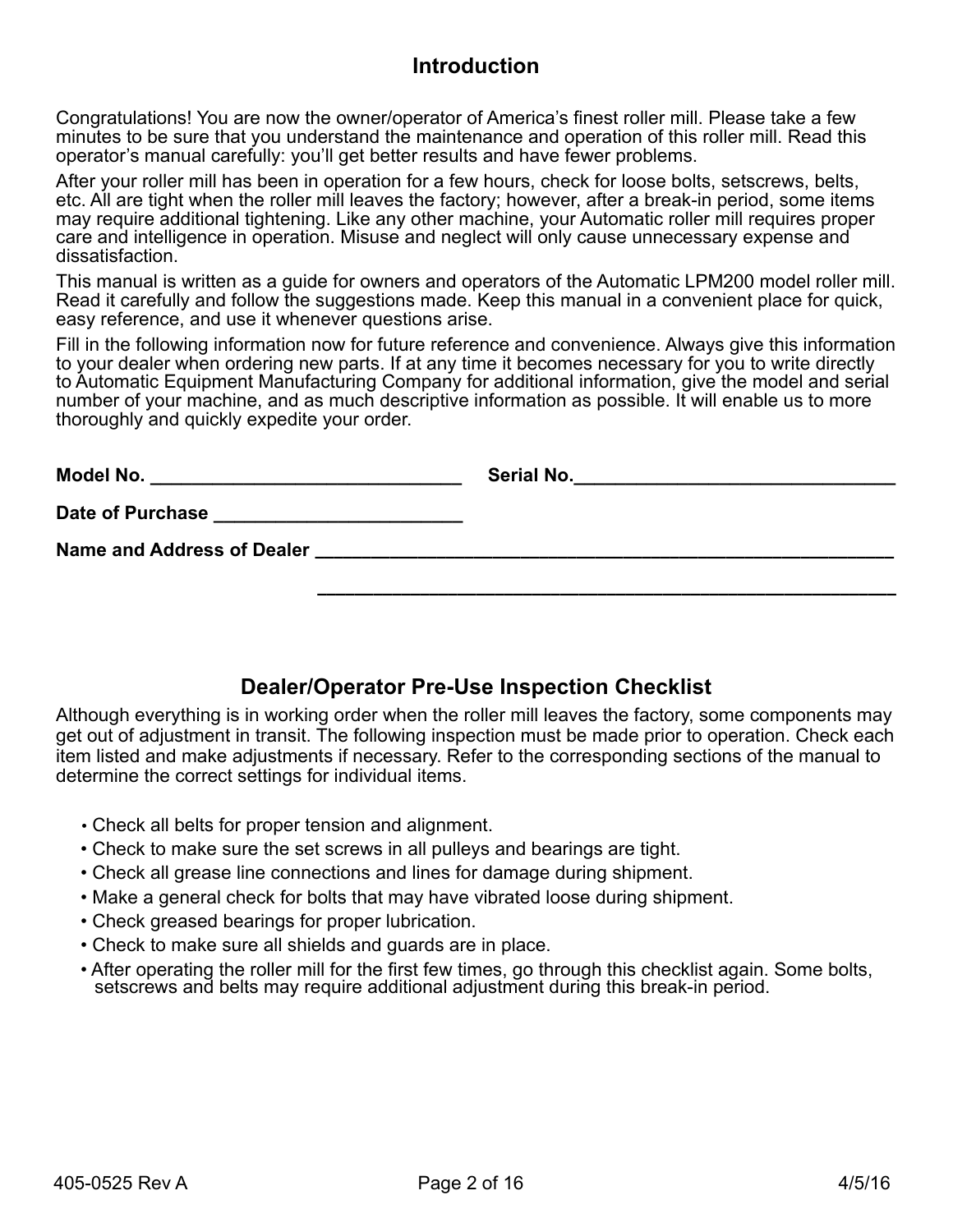### **Safety**

#### **DO NOT OPERATE OR USE THIS EQUIPMENT UNTIL THE FOLLOWING OPERATING AND SAFETY INSTRUCTIONS HAVE BEEN READ AND UNDERSTOOD. FAILURE TO UNDERSTAND AND PRACTICE GOOD SAFETY PROCEDURES COULD RESULT IN PERSONAL INJURY OR DEATH.**

All farm machinery is inherently dangerous to children and to persons unfamiliar with its general operation. Children should not be permitted in areas where machinery of this nature is operating.

Since mills contain numerous moving parts, some of which may not always be visible to the operator, they can be extremely dangerous. Steps should be taken to assure the safety of the operator, and any other people in the area. Automatic Equipment strongly recommends that no person be permitted to operate this mill without a thorough understanding of how the machine works and the precautions to be observed.

The operator of this machine should be a responsible adult who is familiar with farm machinery, and trained in its operation. **REMEMBER!** Your best insurance against accidents is a careful and responsible operator. A careless operator is a liability to himself and those who work with him.

#### Because of the dry, highly flammable material associated with this machine, **FIRE FIGHTING EQUIPMENT SHOULD BE READILY AVAILABLE DURING THE OPERATION OF THIS MACHINE.**

Before operating this equipment, be sure to read and understand this operator's manual. If there is any portion of the manual, or any phase of the roller mill's operation you do not understand, be sure to contact your local Automatic dealer or Automatic Equipment, Pender, Nebraska. 402-385-3051.



#### **AN** SAFETY PRECAUTIONS - BEFORE OPERATION

- 1. Keep the mill in good repair. Good maintenance is your responsibility. A poorly maintained machine is an invitation for trouble. Always use proper tools when servicing your mill.
- 2. **DO NOT** start, operate, or attempt repair work on the mill until you carefully read and thoroughly understand this operator's manual.
- 3. Be sure all shields are in place and all bolts are tight throughout the mill.
- 4. Be sure the rolls and drive belts are properly adjusted and in good condition. (See Operation Section)
- 5 Be sure there are no tools or other foreign objects lying on or in the machine.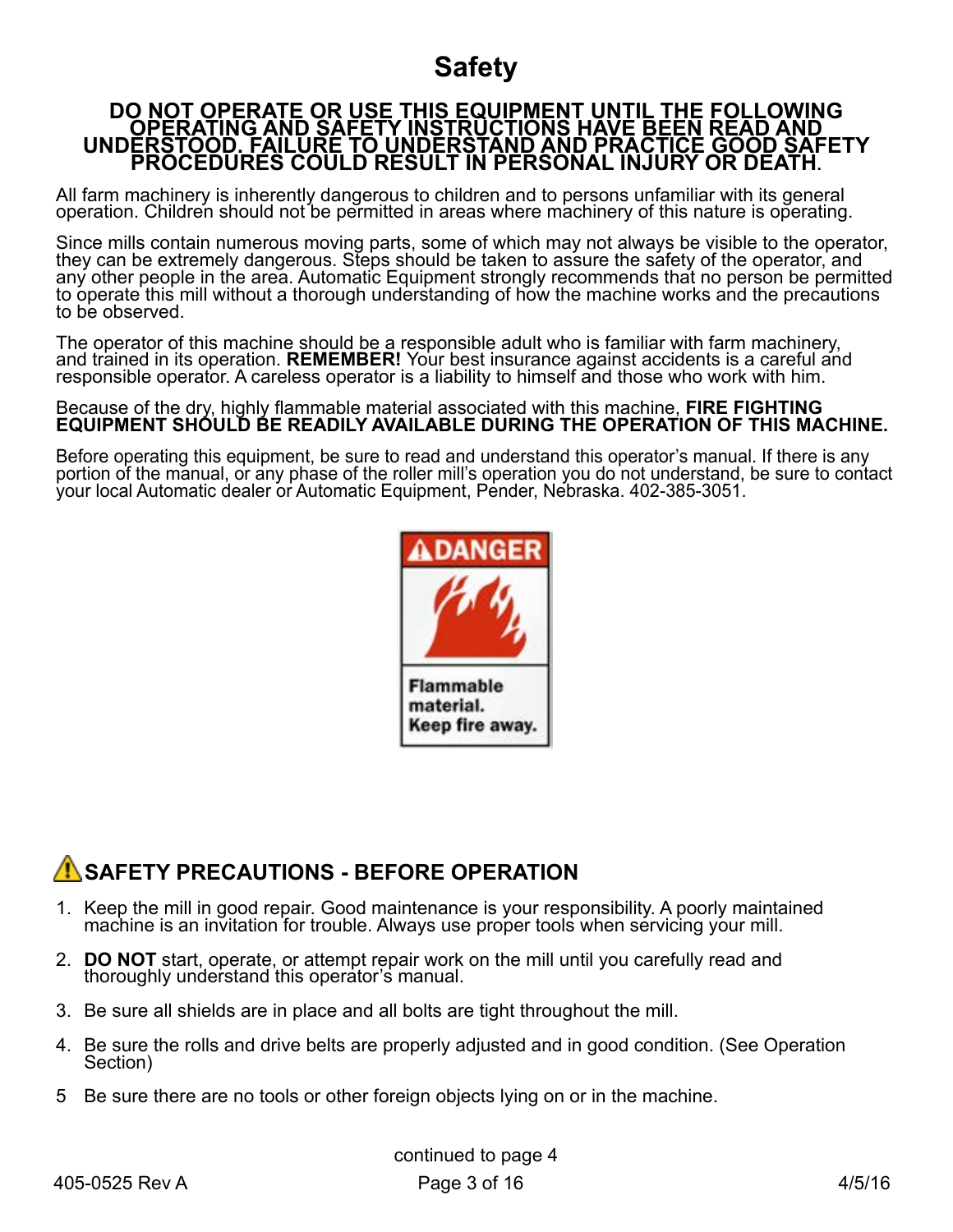# **Safety**

### **AN SAFETY PRECAUTIONS - DURING OPERATION**

- 1. **DO NOT** wear loose-fitting clothing that may catch in moving parts.
- 2. Children should not be permitted in areas where machinery of this nature is operating.
- 3. **DO NOT** operate this machine until you are sure everyone is clear of the area.
- 4. **NEVER** leave the mill running unattended.
- 5. Always keep hands, feet, and clothing away from moving parts.
- 6. **DANGER** Keep hands and feet out of the hopper when machine is in operation. Never remove safety grates, or use your hands or feet to dislodge any obstruction from the mill. Never try to push or force feed grain or snow that may be bridged or laying in the hopper.
- 7. **NEVER** sit or stand on the mill while it is in operation.
- 8. **NEVER** adjust or service the unit while it is in operation.
- 9. **NEVER** open shields, mill access doors or clean out doors while the mill is in operation.
- 10. **DANGER** Avoid contact between the discharge conveyor and overhead electrical lines. Failure to heed warnings will result in serious personal injury or death.
- 11. Hydraulic fluid can cause serious burns. Hydraulic fluid escaping under pressure can have enough force to penetrate the skin and may also infect a minor cut or opening in the skin. If injured by escaping fluid, see a doctor at once. Make sure all connections are tight and that hoses are in good condition.





### **SAFETY PRECAUTIONS - SERVICE AND REPAIR**

- 1. **SAFETY SHUTDOWN PROCEDURE:** Working on the mill when it is operating is expressly prohibited. Never clean, adjust, lubricate, or otherwise service this machine until the following steps have been taken.
	- A. Disengage the power source.
	- B. Lock all switches.
	- C. Wait until all mechanical motion has stopped on the mill.

Only when these precautions have been taken, should you proceed in the adjustment or servicing of the mill. Failure to follow the above procedure could lead to death or serious personal injury.

- 2. Keep the mill in good repair. Good maintenance is your responsibility. A poorly maintained machine is an invitation for trouble. Always use proper tools when servicing machine, making certain that they are removed from the unit when services or repairs have been completed.
- 3. All mills are equipped with shielding to protect the operator from injury. For purposes of clarity only, some illustrations in this manual may show the mill with the shields removed or missing. Although shields may be o always be closed or replaced before operation resumes.

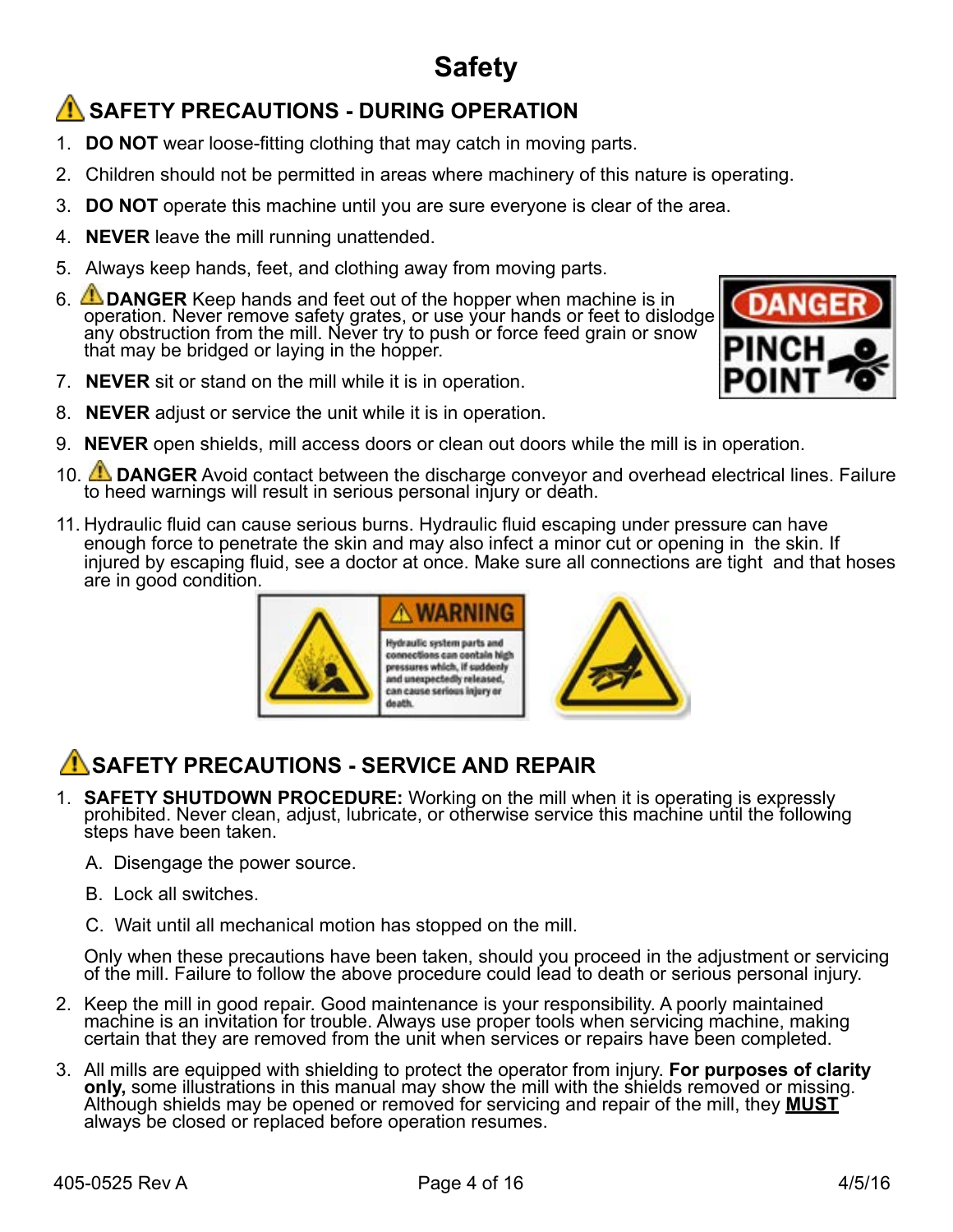#### **ROLLER MILL MAINTENANCE AND OPERATION**

Automatic Grain roller mills are manufactured from the best materials and workmanship available each has been tested and properly adjusted at the factory before shipping. Simple adjustments and minimum maintenance have been emphasized. Reasonable care and operation will assure many years of trouble-free service.

- BE SURE roller mill is mounted on a firm base. The machine should be level while operating so the grain will flow evenly across the rolls. This will eliminate unnecessary strain on roll bearings and shafts, and also do a better job of rolling.
- ELECTRIC POWERED UNITS should be operated at about 600 RPM. Use a pulley ratio of 3 to 1 on 1800 RPM motors.
- IT IS IMPORTANT that all units be checked after the first few hours of service to insure that all set screws, lock collars, and other hardware has remained secure. This operation should be performed periodically as part of general maintenance on your roller mill.
- ROLLER TENSION SPRINGS on floating roll are set at the factory to maintain just the right amount of pressure. **NEVER** readjust compression spring tension. These springs prevent<br>stoppage, allowing foreign objects such as nails, bolts, etc. to pass between rolls. On all of our mills, magnets are available and recommended, as they separate pieces of iron and steel from the feed. Saving the life of just one animal will pay for several magnet installations.
- HOPPER GATE CONTROL. Your roller mill will not start with grain between rolls. Always start roller and bring rolls to full RPM before opening feed gate. Make sure feed gate in hopper is closed before putting grain in hopper. If grain is released to rolls before they are turning, grain will pile up and it will be necessary to clean out between rolls and run remaining kernels through by hand before starting.
- ADJUSTING FEED ROLLS from fine to medium or coarse grind, a turn of the handle on the quickadjust in the rear of the mill will set your rolls. To move roll inward, remove lock pin, turn quickadjust handle counter-clockwise. To move roll outward, remove lock pin turn quick-adjust handle clockwise. This will assure you of an even and proper setting, adjusting both sides of the roll at the same time. After the adjustment has been made always lock setting by placing lock pin on the right side of chain link welded to the end plate
- DON'T OVERCROWD THE ROLLS keep a ribbon of grain going between the rolls, and you'll do a better job of rolling. This is especially true of oats and barley. It is not necessary to completely flatten the kernel. The grain becomes easy to digest when the hard coat or hull is broken open, exposing the nutrients to the digestive juices.
- BEARINGS All pillow block and cast flange bearings are sealed and as a general rule, require no lubrication. However, the bearing manufacturer does furnish grease zerks and recommends the bearings be re-greased before one-third (1/3) of the bearings calculated life elapses. Usually just a pump or two of grease per bearing before start up each harvest or after the unit has not been used for a month or more will be sufficient.

**IMPORTANT - DO NOT OVER GREASE**. Over greasing can cause damage to the bearing seal.

• ROLLER CHAIN - All mill roller chains should be lubricated every 4 hours of normal use. Use a chain lubricant or the following weight oil:  $_{20^{\circ}F}$  to  $_{0^{\circ}F}$  sale 5

| · -20ºF to 0ºF                    | SAE 5             |
|-----------------------------------|-------------------|
| $O^{\circ}$ F to 20 $^{\circ}$ F  | SAE10             |
| 20 $\degree$ F to 40 $\degree$ F  | SAE <sub>20</sub> |
| $40^{\circ}$ F to $100^{\circ}$ F | SAE30             |
|                                   |                   |

REALIGNING ROLLS... If rolls should ever come out-of-alignment, (more gap on one side of the roll pair than the other side), they must be realigned to maintain feed consistency. This can be accomplished by first removing the connecting link, from the quick adjust chain, and then removing the chain from the sprockets. The rolls can now be brought back into alignment by turning the quick adjust handle. Check the gap between the rolls with a feeler gage and turn the quick adjust handle until the gap is equal at both ends of the roll pair.

Replace the chain and connecting link previously removed, to complete the procedure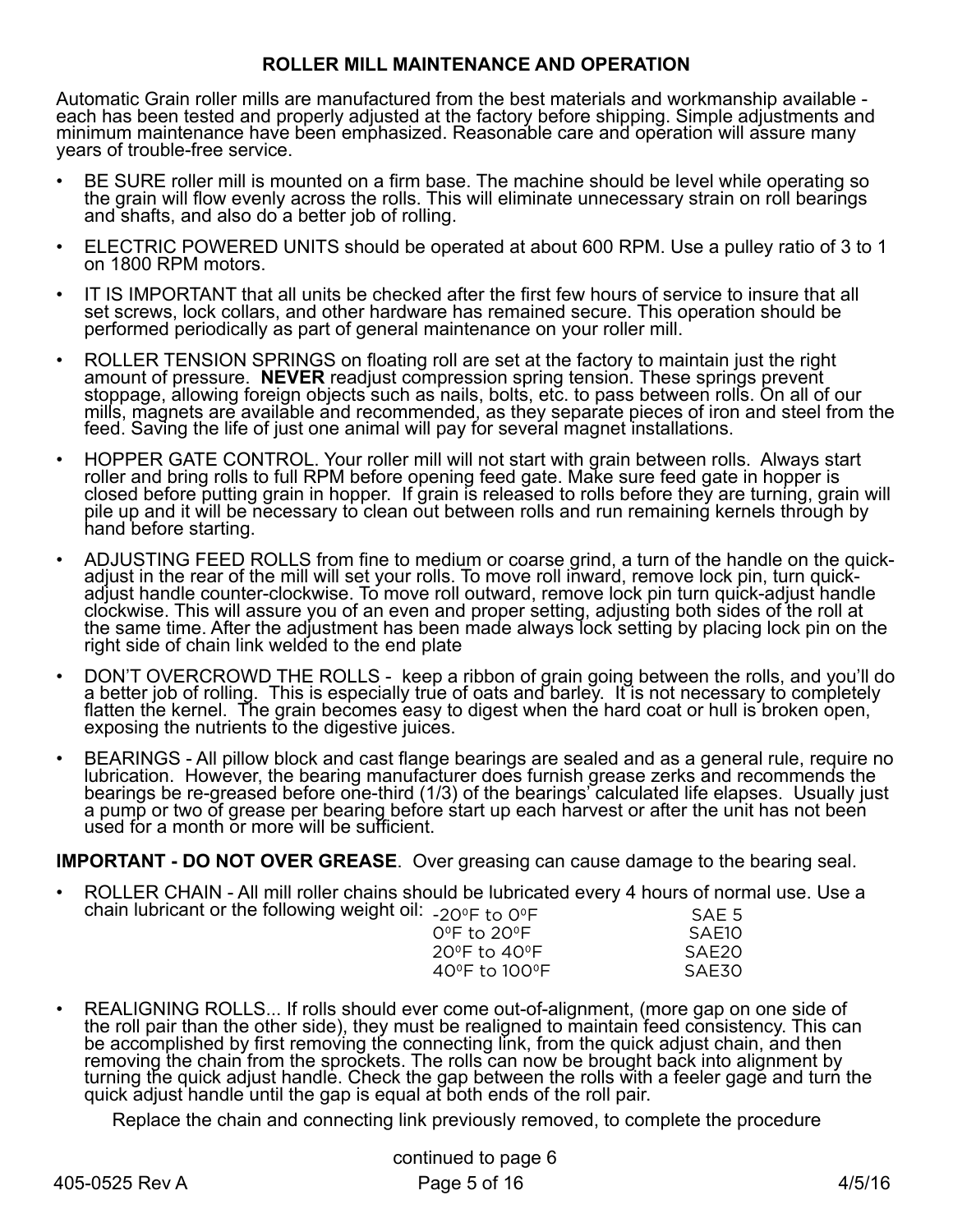Your roller mill is designed to eliminate complicated adjustments. There are only two (2) major points of adjustment for any small grain or shelled corn - roller spacing and hopper control gate.

- 1. HOPPER GATE. Open feed gate gradually until you reach the maximum flow of grain that power will handle. If it becomes necessary to stop the machine at any time before hopper is empty, be sure to close the feed door before shutting off power.
- 2. ROLLER SPACING. This depends upon the type of grain to be rolled. Different grain varies in size, shape, toughness and moisture content. This is also true of the same kind of grain from different localities. For this reason, it is impossible for us to tell you how to set the rolls. Do not over-roll hard or dry grains, as this will cause dusting. Remember, proper adjustment keeps dust at a minimum, even when rolling the driest grain.

The closest roll setting is preset at the factory and as a rule and should not require additional adjustment. However, for certain types or conditions of rolling, some "fine tuning" may be required.

IMPORTANT - Check to make sure the roll teeth do not come in contact with each other by turning the mill by hand after each adjustment.

DETAILS OF SPROCKET AND CHAIN routing on mills equipped with fast roll chain drive. Never operate mill with rolls touching each other.



**larger sprocket**

DETAILS OF ROLLERS on mills when no chain drive is used. As such, rolls can be meshed.



**smaller sprocket Rolls set together (meshed position) Note: Rolls turn at same speed.**

### **Replacement Parts**

When ordering parts for your mill, please state your needs with the following information:

| <b>MODEL NO.</b> | <b>SERIAL NO.</b> | <b>PART NO.</b> | <b>DESCRIPTION</b> |
|------------------|-------------------|-----------------|--------------------|
| LPM-200 x 4      | 000000            | 101-2467        | Shim, 20 Ga        |

When you order in this way, you can be certain the correct part will be delivered in the shortest time possible.

IMPORTANT: Use only genuine factory replacement parts on your mill. Do not substitute homemade or nontypical parts. If a bolt is lost or in need of replacement, for your safety and the preservation of your mill, be sure to use a replacement bolt of the same grade (Usually Grade 5).

Repair parts can be ordered through your nearest dealer. If there is no dealer in your area, call Automatic Equipment Manufacturing at (402) 385-3051.

#### Parts Index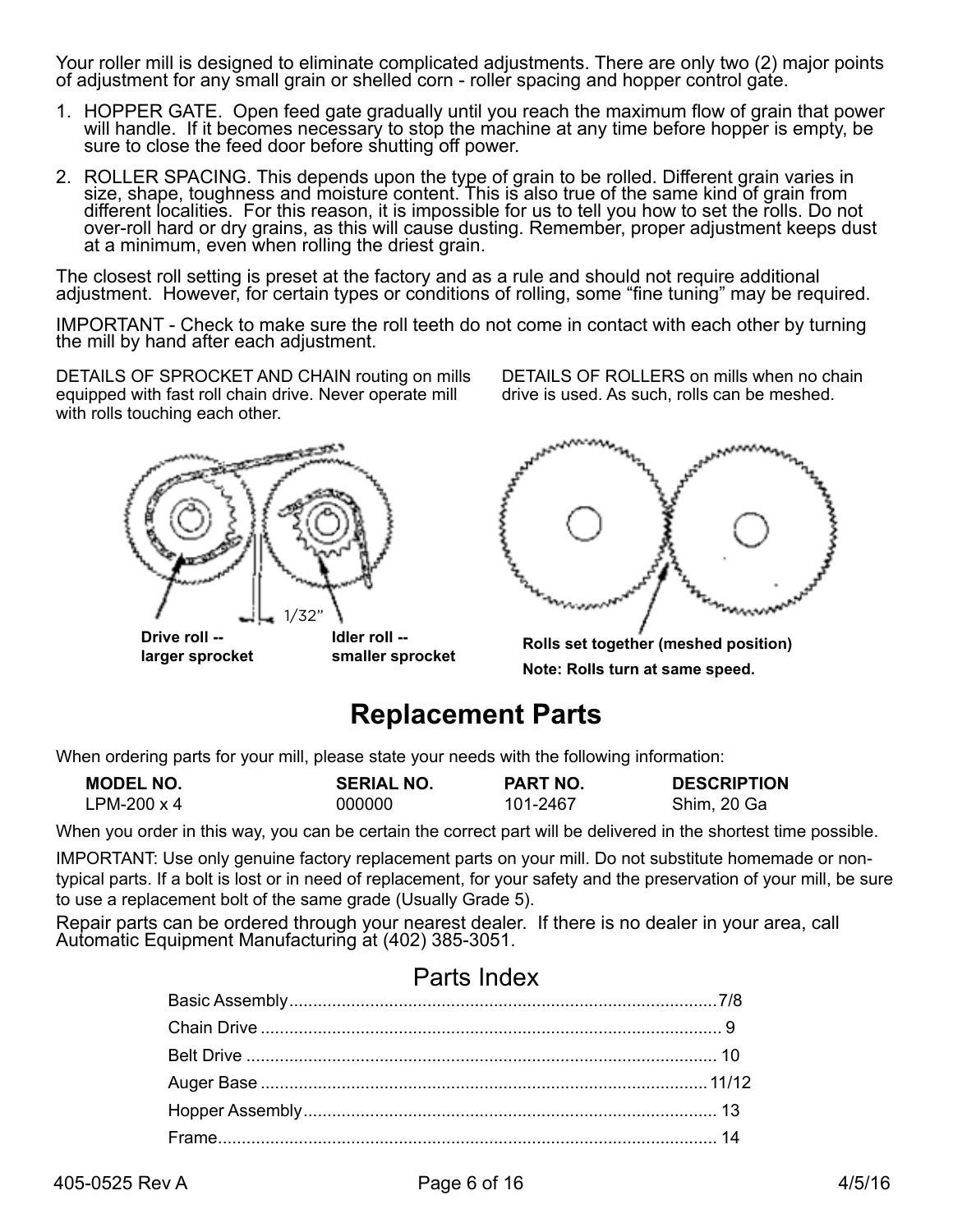# **Basic Assembly**

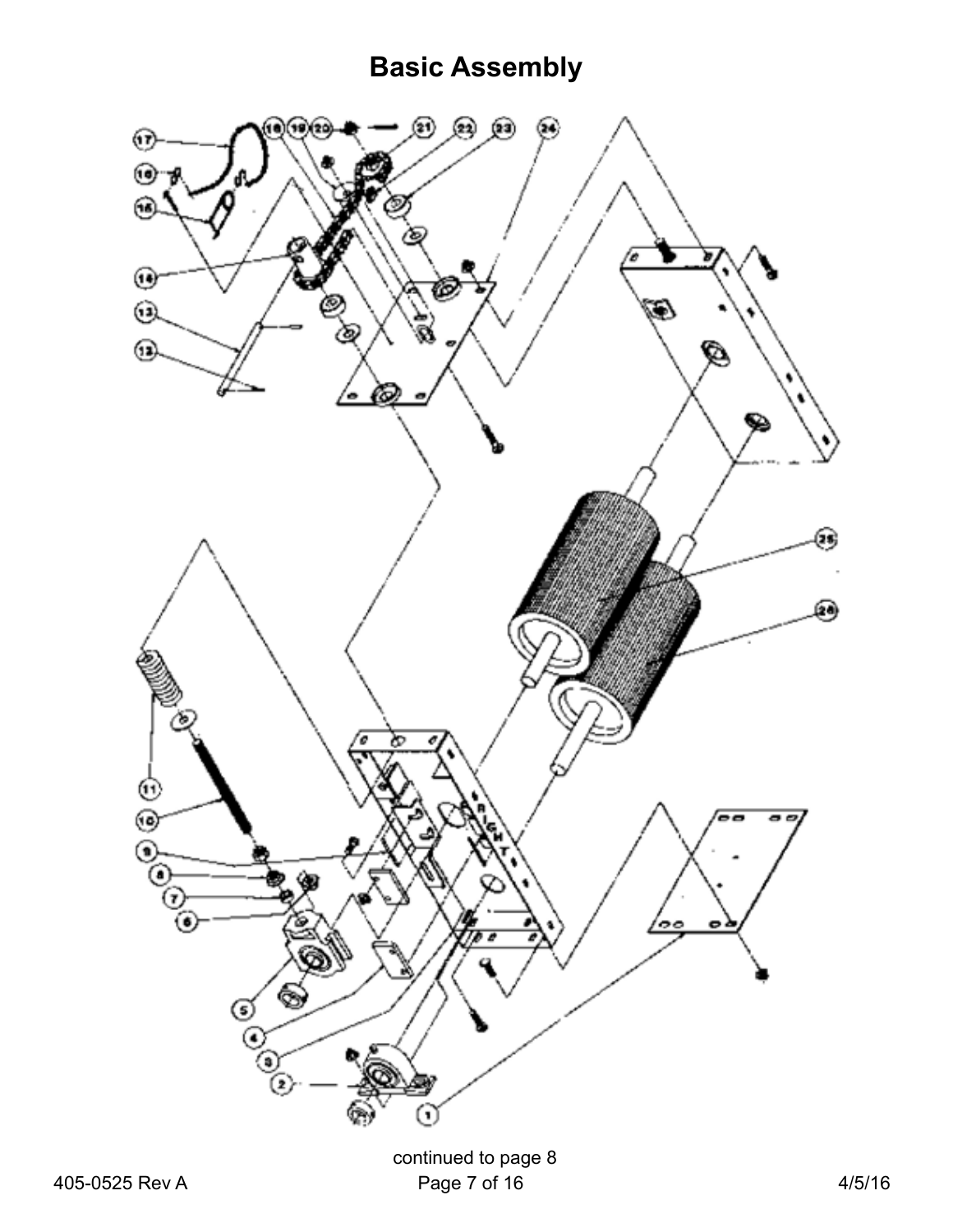# **Basic Assembly cont'd**

| Ref. |          |                                    |
|------|----------|------------------------------------|
| No.  | Part No. | <b>Description</b>                 |
| 1    |          |                                    |
| 2    |          |                                    |
|      |          |                                    |
| 3    |          |                                    |
|      |          |                                    |
| 4    |          | 102-0045 Take Up Bearing Block 200 |
| 5    |          |                                    |
| 6    |          | 202-0037  3/4-10 Hex Jam Nut 200   |
| 7    |          |                                    |
| 8    |          | 202-0074 3/4-10 Whiz Lock Nut      |
| 9    |          |                                    |
| 10   |          |                                    |
| 11   |          |                                    |
| 12   |          |                                    |
| 13   |          |                                    |
| 14   |          |                                    |
| 15   |          | 200-0947  1/8 x 2 13/16 Safety Pin |
| 16   |          |                                    |
| 17   |          |                                    |

| Ref. |          |                     |
|------|----------|---------------------|
| No.  | Part No. | <b>Description</b>  |
| 18   |          |                     |
|      |          | (Incl. Conn. Lnk.)  |
| 19   | 210-0004 |                     |
| 20   |          |                     |
| 21   | 61-0456. | Q.A. Idler Sprocket |
| 22   |          |                     |
| 23   |          |                     |
| 24   |          |                     |
| 25   |          |                     |
|      |          |                     |
|      |          |                     |
|      |          |                     |
| 26   |          |                     |
|      |          |                     |
|      |          |                     |
|      |          |                     |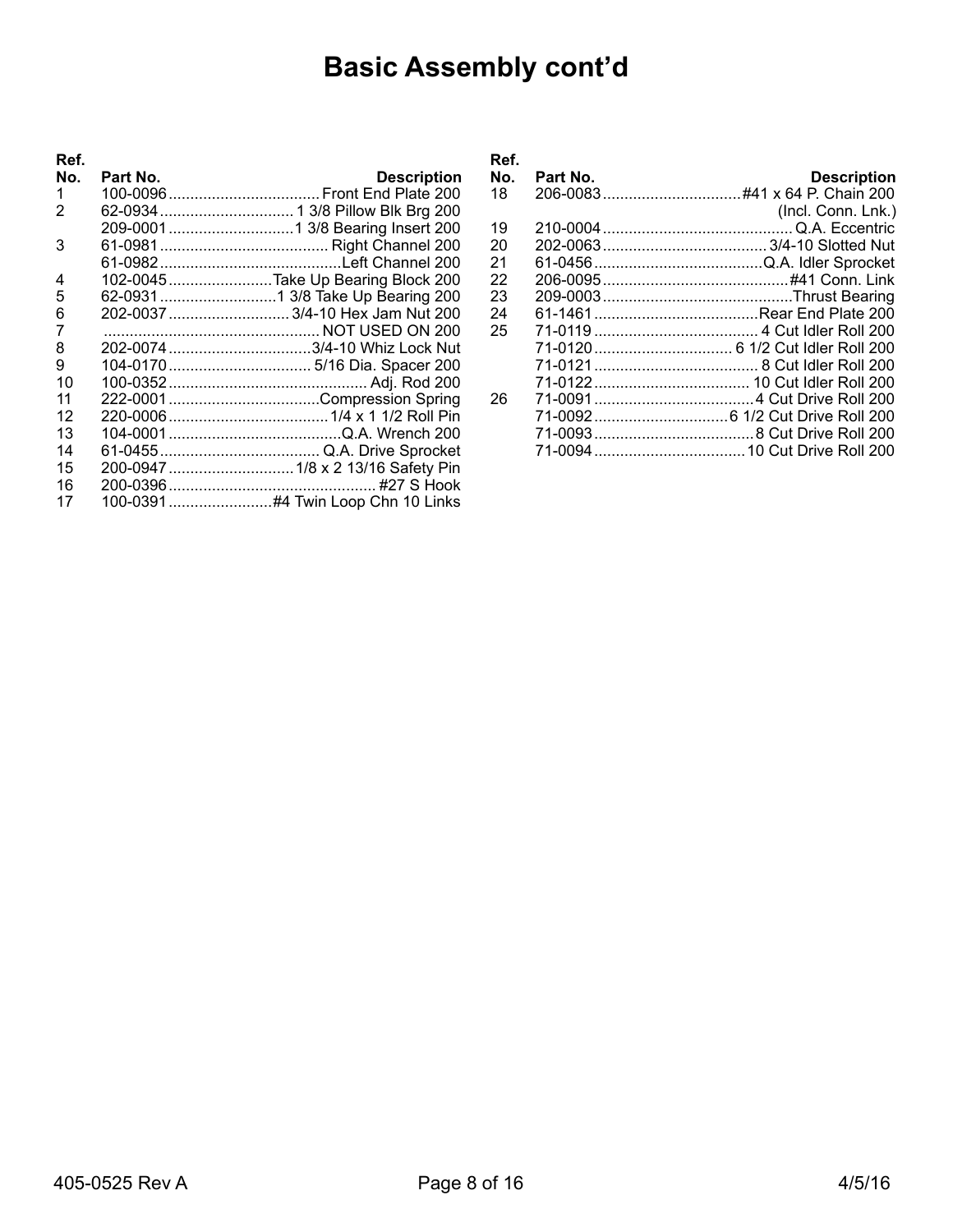#### **Chain Drive**



#### Ref. No. Part No. **Description**  $\mathbf{1}$  $\overline{2}$ 3  $\overline{\mathbf{4}}$ 5 6  $\overline{7}$ 8 9  $10$ (Incl. Conn. Lnk. & Offset) Same  $11$  $12$  $13$  $14$ 15  $16$ 17 18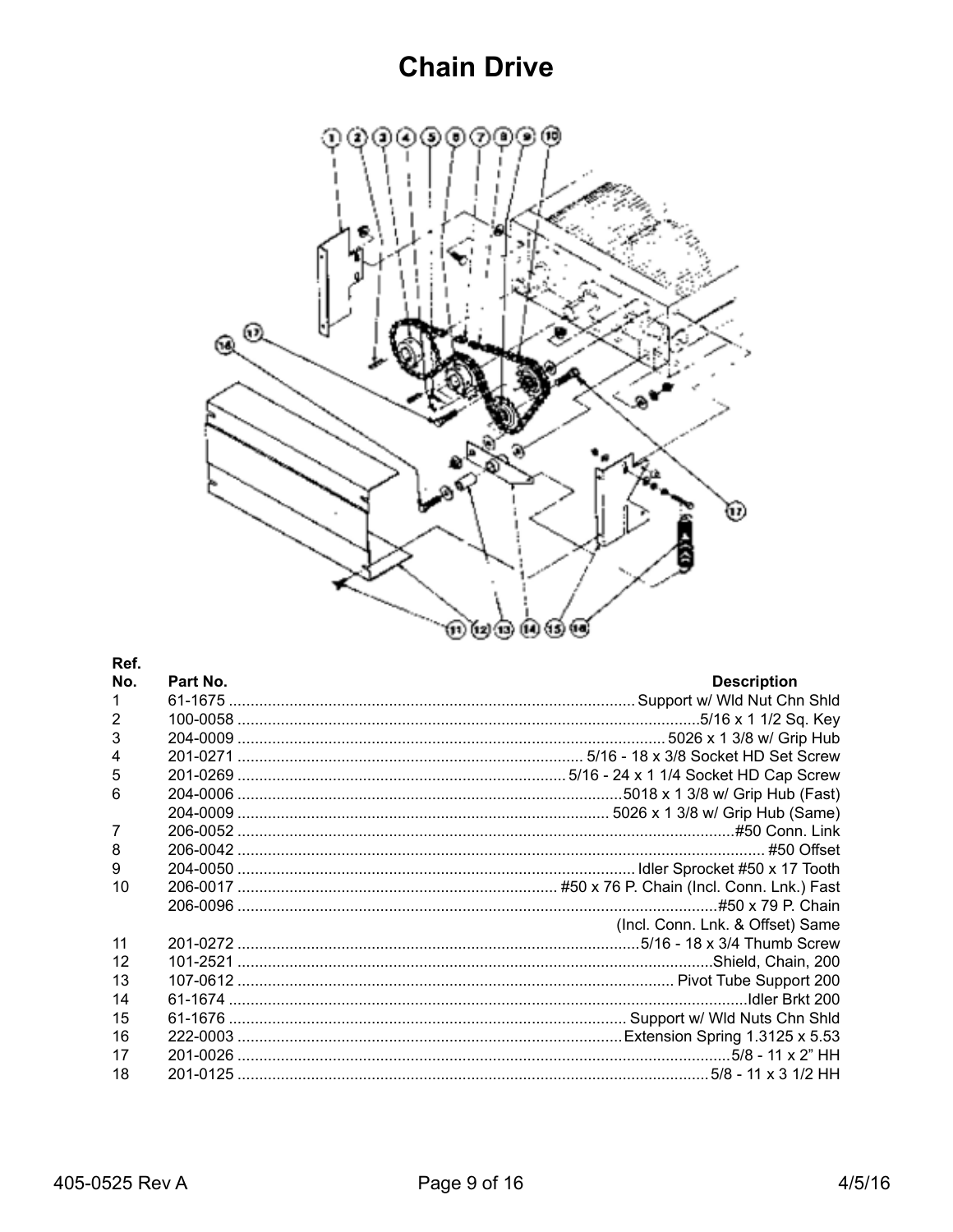#### **Belt Drive**

|                  | Œ        |                        |
|------------------|----------|------------------------|
|                  |          |                        |
| Ref.             |          |                        |
| No.              | Part No. | <b>Description</b>     |
| 1                | 61-1679  | Brkt., Belt Shield 200 |
| $\boldsymbol{2}$ |          |                        |
| 3                |          |                        |
| 4                |          |                        |
| 5                |          |                        |
| 6                |          |                        |
| 7                |          |                        |
| 8                |          |                        |
| 9                |          |                        |
| 10               |          |                        |
| 11               |          |                        |
|                  |          |                        |

 $\mathbf{1}$  $\sqrt{2}$ 

 $\mathbf{3}$ 

 $\overline{\mathbf{4}}$ 

 $\sqrt{5}$ 

 $\begin{array}{c} 6 \\ 7 \end{array}$ 

 $\begin{array}{c} 8 \\ 9 \end{array}$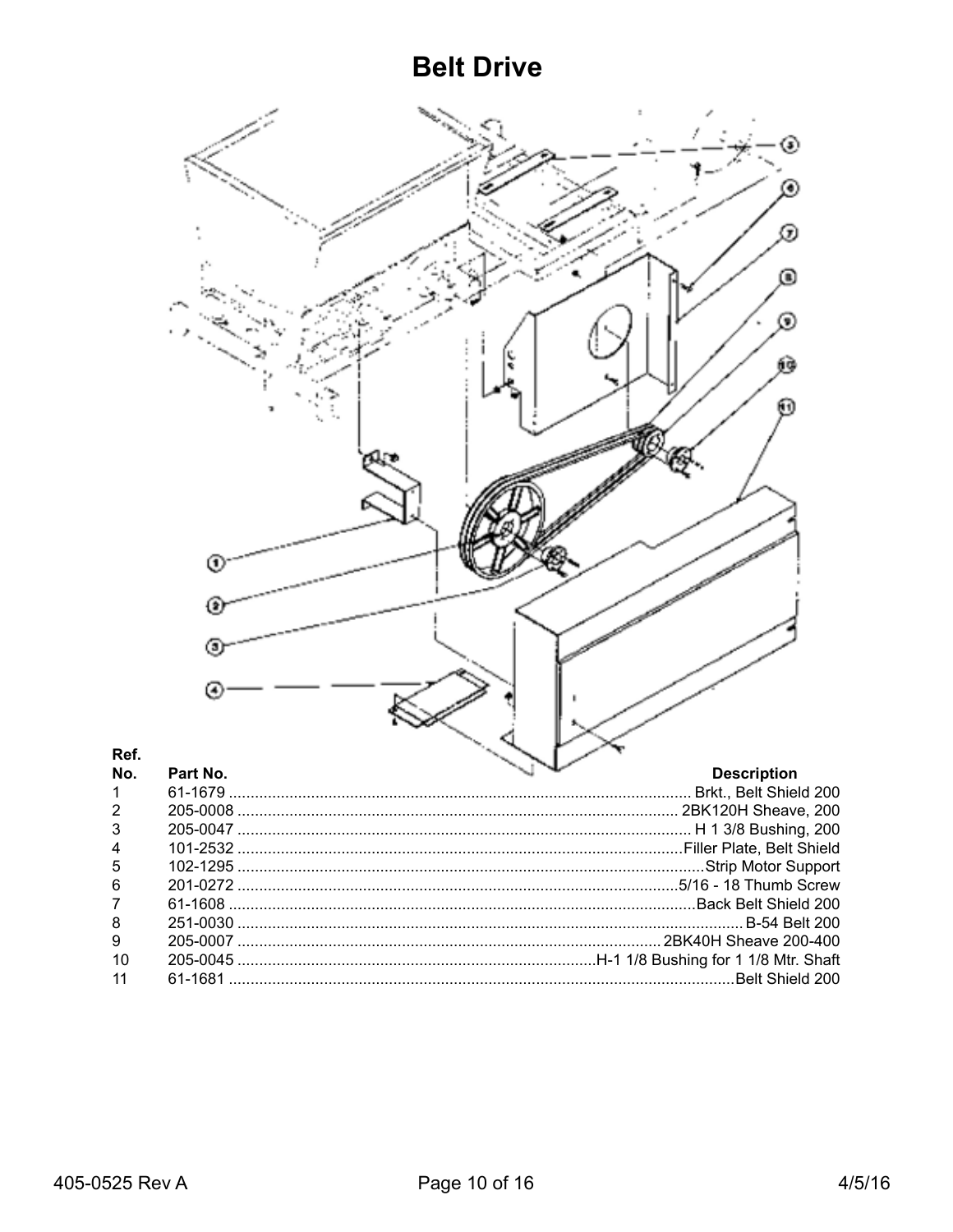# **Auger Base (Optional)**

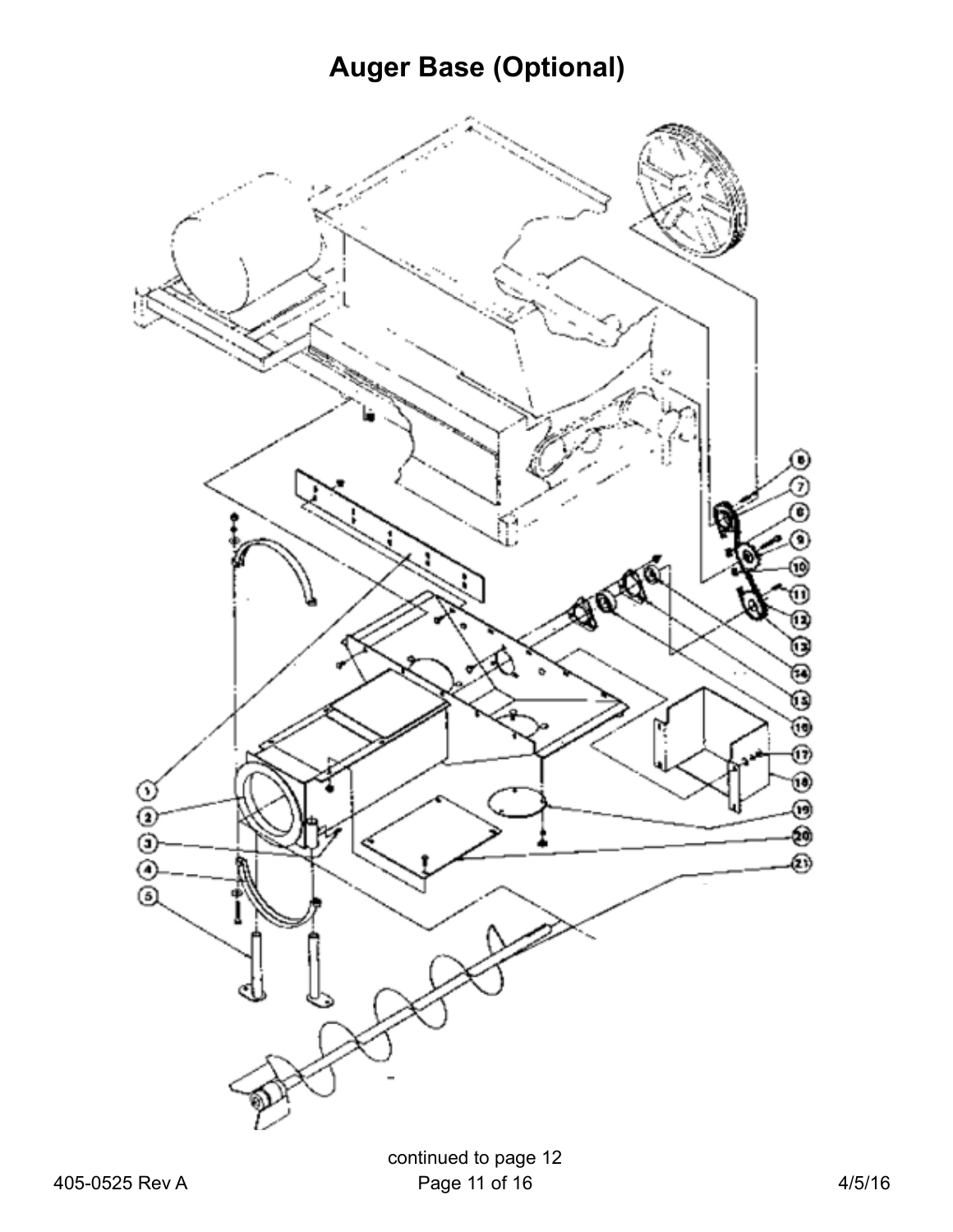# Auger Base (Optional) cont'd

| Ref.           |          |                                 |
|----------------|----------|---------------------------------|
| No.            | Part No. | <b>Description</b>              |
| $\mathbf{1}$   |          |                                 |
| 2              |          |                                 |
| 3              |          |                                 |
| $\overline{4}$ |          |                                 |
| 5              |          |                                 |
| 6              |          |                                 |
| 7              |          |                                 |
| 8              |          |                                 |
| 9              |          |                                 |
| 10             |          |                                 |
| 11             |          |                                 |
| 12             |          |                                 |
|                |          | (Incl. Conn. Lnk. & Offset) 200 |
| 13             |          |                                 |
| 14             |          |                                 |
| 15             |          |                                 |
| 16             |          |                                 |
| 17             |          |                                 |
| 18             |          |                                 |
| 19             |          |                                 |
| 20             |          |                                 |
| 21             |          |                                 |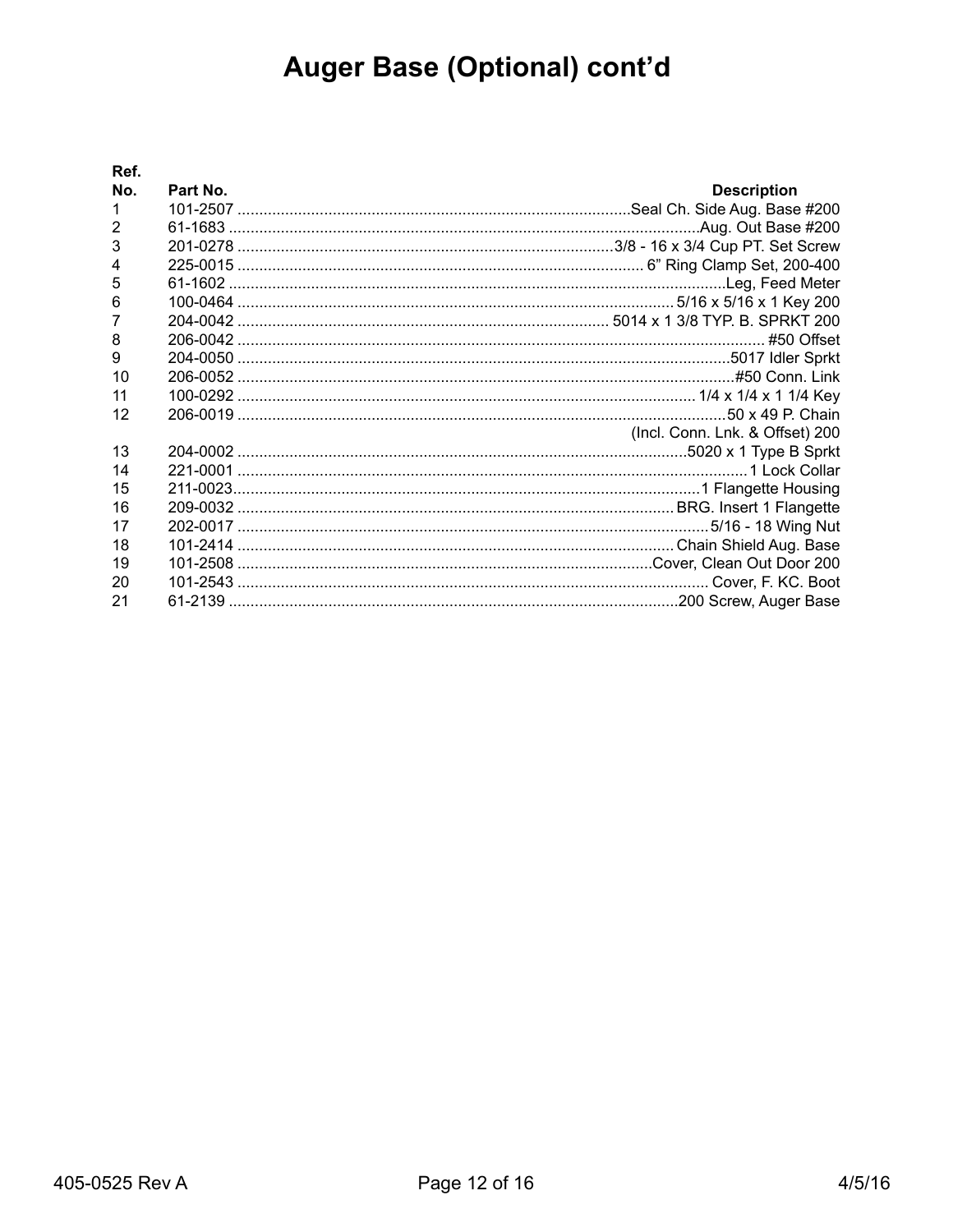# Hopper



#### Ref.

|                | No. Part No. | <b>Description</b> |
|----------------|--------------|--------------------|
|                |              |                    |
| $5*$           |              |                    |
| 6 <sup>1</sup> |              |                    |
| $7^{\circ}$    |              |                    |
| $8^{\circ}$    |              |                    |
| 9              |              |                    |
| 10             |              |                    |

\* Available for hoppers made prior to 1986.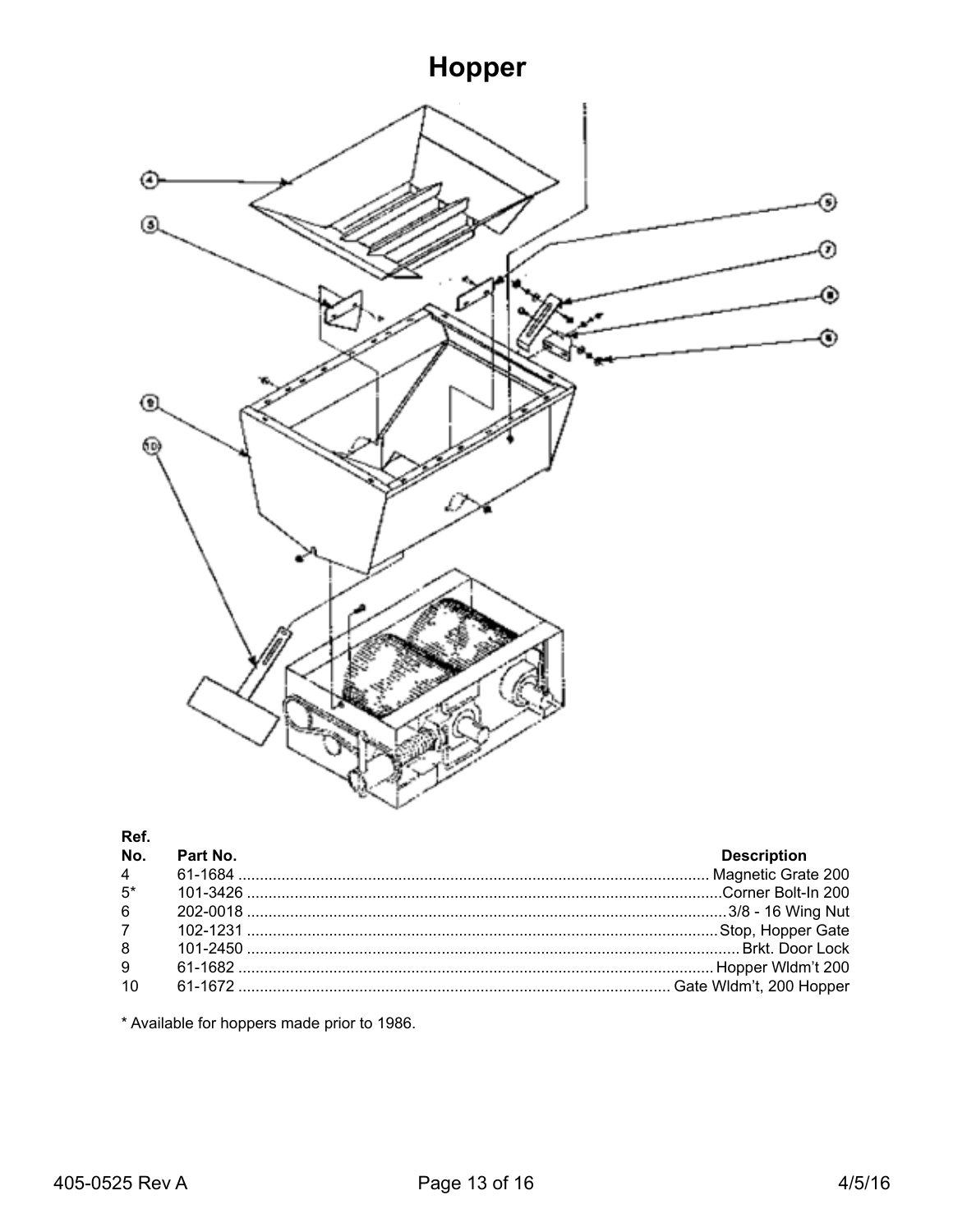### **Frame**



#### Ref.

| No. Part No. | <b>Description</b> |
|--------------|--------------------|
|              |                    |
|              |                    |
|              |                    |
|              |                    |
|              |                    |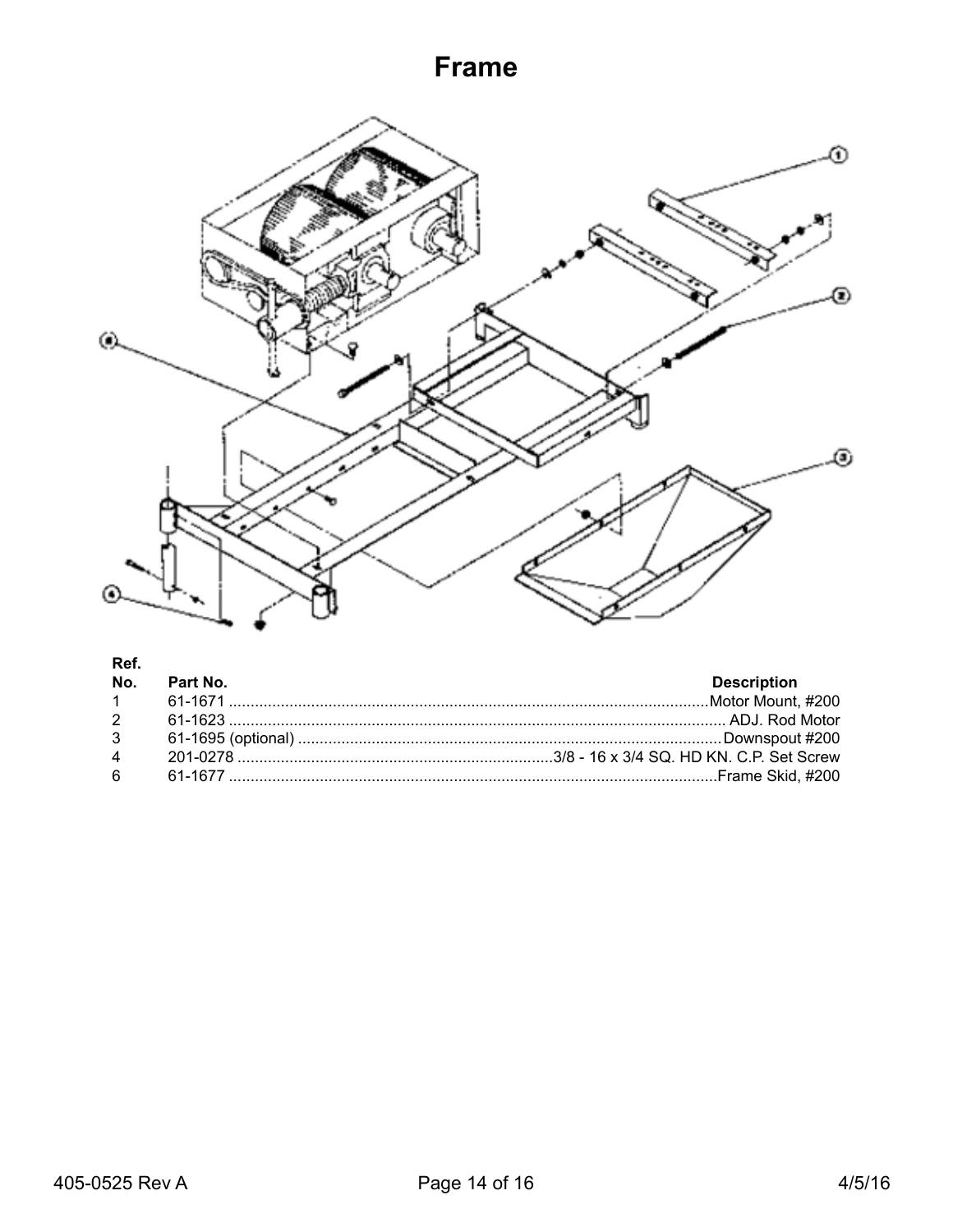### **Troubleshooting**

#### **This section is a condensed chart to help you remedy problems if unsatisfactory operation occurs. If you are unable to determine and correct the trouble, consult your authorized dealer.**

| <b>TROUBLE</b>                            | <b>CAUSE</b>                                                                                                                | <b>REMEDY</b>                                                                                                                                                                                                                                                                                                           |
|-------------------------------------------|-----------------------------------------------------------------------------------------------------------------------------|-------------------------------------------------------------------------------------------------------------------------------------------------------------------------------------------------------------------------------------------------------------------------------------------------------------------------|
| <b>Excessive Roll Wear</b>                | 1. Overfeeding with excess<br>grain continually sliding<br>off top of rolls creates<br>friction and excessive roll<br>wear. | Keep rolls "hungry". Adjust control gate to feed in only amount of grain rolls<br>will take away. Usually overfeeding is not the cause for roll wear on deep-<br>grooved rollers.                                                                                                                                       |
|                                           | 2. Crushing abrasive<br>materials other than<br>grain.                                                                      | Mills are designed to be used only on grain or similar textured materials.                                                                                                                                                                                                                                              |
|                                           | 3. Foreign matter, such as<br>metal, going between<br>rolls.                                                                | We recommend a magnetic trap to remove steel or iron from the grain.                                                                                                                                                                                                                                                    |
|                                           | 4. Gravel in grain.                                                                                                         | Sand and small gravel is difficult to remove from grain because of similar<br>sizes as grain. Larger gravel and small rocks can be removed by screening<br>with wire hardware cloth on frame mounted in hopper.                                                                                                         |
| <b>Excess Vibration</b>                   | 1. Uneven flow of grain into<br>mill.                                                                                       | Eliminate "surging of grain" into mill as much as possible.                                                                                                                                                                                                                                                             |
|                                           | 2. Excess RPM                                                                                                               | Recommend operation 900 to 1,000 RPM.                                                                                                                                                                                                                                                                                   |
| Whole Grain Coming<br><b>Through Mill</b> | 1. Improper setting of rolls.                                                                                               | Rolls should be set closer together to crimp all grain being processed.                                                                                                                                                                                                                                                 |
|                                           | 2. Over feeding.                                                                                                            | Grain control gate opened so wide rolls will not take all grain and builds<br>up above rolls. This can cause some whole grain to go over top and not<br>between rolls.                                                                                                                                                  |
|                                           | 3. Uneven size kernels.                                                                                                     | This could be reason for a few small, poorly developed whole kernels going<br>through mill. It is better to not set mill to crack these if in doing so you would<br>"over-roll" the majority of the kernels.                                                                                                            |
| Abnormal Power<br>Requirement             | 1. Overload on mills.                                                                                                       | Running damp, high moisture grain can cause "sticking to the rolls," and<br>cause an abnormal power requirement on new mills. There sometimes can<br>be some sticking of dry grain to new rolls, particularly on oats and barley.<br>This condition should not continue after 200-300 bushels of grain has been<br>run. |
|                                           | 2. Opening grain control<br>gate too fast and too far<br>open.                                                              | Always open gate slowly and open only as far as necessary to keep rolls<br>"hungry". Don't overfeed rolls and cause an excess building up of grain in roll<br>pocket between rolls.                                                                                                                                     |
| Mill is Hard to Start                     | 1. Grain between rolls.                                                                                                     | When grain is between rolls, separate rolls to allow grain to fall through<br>or turn rolls backwards and scoop out grain by hand. The best remedy is<br>to make a practice of closing gate before stopping mill so no grain is left<br>between rolls.                                                                  |
|                                           | 2. Low Voltage                                                                                                              | On electric motor driven units, check line loss for low voltage.                                                                                                                                                                                                                                                        |
| Grain too Fine or<br>Dusting of Grain     | 1. Over rolling.                                                                                                            | Open control gate to allow more grain to feed into rollers or readjust spacing<br>of rolls.                                                                                                                                                                                                                             |
|                                           | 2. Rolling mixed grain.                                                                                                     | If mixed grains of different sizes are run together, to crack or crimp the small<br>grain, the rolls "over roll" or pulverize larger kernels in mixed grain. As a<br>general rule, all grains should be rolled separately and then mixed after<br>rolling.                                                              |
|                                           | 3. Failure to reset rolls for<br>different varieties of grain                                                               | Always reset rolls every time a different grain is to be processed.                                                                                                                                                                                                                                                     |
|                                           | 4. Very dry grain,<br>particularly when hard.                                                                               | Open rolls wider than normal to eliminate over-rolling. On extreme cases,<br>grain can be tempered by sprinkling a small amount of water over grain to be<br>rolled and let stand 8 to 12 hours. This is generally done in small holding bin<br>or wagon. The amount of moisture used depends on dryness of grain.      |
| Loose Sprockets                           | 1. Set screws loose.                                                                                                        | Check set screw first time mill is operated.                                                                                                                                                                                                                                                                            |
|                                           | 2. Loose chain                                                                                                              | Keep chain in snug running condition by shifting idler.                                                                                                                                                                                                                                                                 |